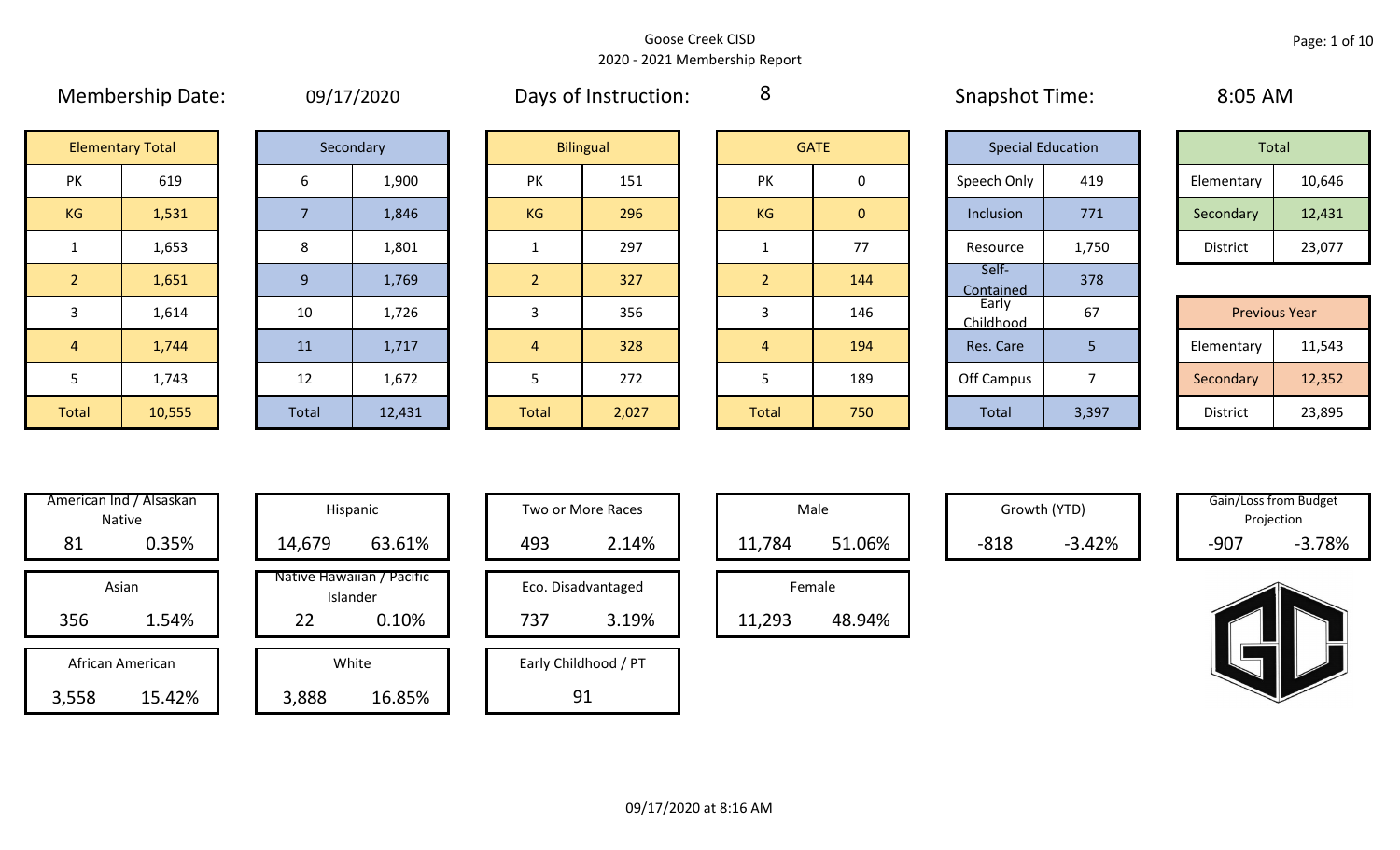|                 | 09/17/2020             | <b>PK</b>      |              |                | KG             |                |                |       | $\overline{2}$ |                |              | 3              |     |                | 4              |                         |                | 5              |                |       | Campus Totals  | Early    | Spec. | Total | $19 - 20$ | $20 - 21$  |          |
|-----------------|------------------------|----------------|--------------|----------------|----------------|----------------|----------------|-------|----------------|----------------|--------------|----------------|-----|----------------|----------------|-------------------------|----------------|----------------|----------------|-------|----------------|----------|-------|-------|-----------|------------|----------|
| Date            |                        | GenEd BilEd    |              | GenEd BilEd    |                | GenEd          | <b>BilEd</b>   | GenEd | <b>BilEd</b>   |                | Total GenEd  | <b>BilEd</b>   |     | Total GenEd    | <b>BilEd</b>   | <b>Total</b>            | GenEd          | <b>BilEd</b>   | <b>Total</b>   | GenEd | <b>BilEd</b>   | Child    | Prog  |       |           | Projection | Capacity |
|                 | Teachers               | 2              | 1            | 4              | 2              | 4              | $\overline{2}$ | 4     | $\overline{2}$ | 6              | 4            | 2              | 6   |                | 2              | 6                       |                | 1              | 5              | 26    | 12             |          |       |       |           |            |          |
| Alamo           | Students               | 24             | 11           | 67             | 27             | 75             | 23             | 77    | 23             | 100            | 91           | 20             | 111 | 83             | 21             | 104                     | 84             | 17             | 101            | 501   | 142            | 0        | 46    | 689   | 771       | 773        | 850      |
|                 | <b>Available Seats</b> | 20             | 11           | 21             | 17             | 13             | 21             | 11    | 21             | 32             | $-3$         | 24             | 21  | 5              | 23             | 28                      | 16             | 8              | 24             |       |                |          |       |       |           |            |          |
|                 | <b>Teachers</b>        | $\overline{2}$ | 1            | $\overline{3}$ | $\overline{2}$ | $\overline{3}$ | $\overline{2}$ | 3     | $\overline{2}$ | 5              | 3            | $\overline{2}$ | 5   | $\mathbf{3}$   | 2              | 5                       | $\overline{3}$ | $\overline{2}$ | 5              | 20    | 13             |          |       |       |           |            |          |
| Ashbel<br>Smith | Students               | 30             | 18           | 46             | 24             | 63             | 30             | 63    | 28             | 91             | 65           | 32             | 97  | 71             | 26             | 97                      | 60             | 33             | 93             | 398   |                | $\Omega$ | 32    | 621   | 708       | 660        | 924      |
|                 | <b>Available Seats</b> | 14             | 4            | 20             | 20             | 3              | 14             | 3     | 16             | 19             | $\mathbf{1}$ | 12             | 13  | $-5$           | 18             | 13                      | 15             | 17             | 32             |       | 191            |          |       |       |           |            |          |
|                 | Teachers               | 1              | 1            | 4              | 2              | 4              | $\overline{2}$ | 4     | $\overline{2}$ | 6              | 4            | $\overline{2}$ | 6   | 5              | $\overline{2}$ | $\overline{\mathbf{z}}$ | 4              | 1              | 5              | 26    | 12             |          |       |       |           |            |          |
| Austin          | Students               | 22             | 7            | 71             | 28             | 76             | 28             | 87    | 28             | 115            | 71           | 34             | 105 | 104            | 38             | 142                     | 89             | 34             | 123            | 520   |                | 0        | 10    | 727   | 766       | 772        | 814      |
|                 | <b>Available Seats</b> | 0              | 15           | 17             | 16             | 12             | 16             | 1     | 16             | 17             | 17           | 10             | 27  | 6              | 6              | 12                      | 11             | $-9$           | $\overline{2}$ |       | 197            |          |       |       |           |            |          |
|                 | <b>Teachers</b>        | $\overline{2}$ | 1            | 5              | $\overline{2}$ | 5              | $\overline{2}$ | 5     | $\mathbf{1}$   | 6              | 4            | $\overline{2}$ | 6   | 6              | -1             | $\overline{7}$          | 5              | 1              | 6              | 32    | 10             |          |       |       |           |            |          |
| Banuelos        | Students               | 40             | 8            | 106            | 20             | 106            | 29             | 101   | 18             | 119            | 94           | 23             | 117 | 120            | 16             | 136                     | 105            | 18             | 123            |       |                | 0        | 10    | 814   | 888       | 833        | 850      |
|                 | <b>Available Seats</b> | 4              | 14           | 4              | 24             | 4              | 15             | 9     | 4              | 13             | -6           | 21             | 15  | 12             | 6              | 18                      | 20             | $\overline{7}$ | 27             | 672   | 132            |          |       |       |           |            |          |
|                 | Teachers               | $\overline{2}$ | $\mathbf{1}$ | 5              |                | 5              | $\mathbf{1}$   | 4     | $\mathbf{1}$   | 5              | 5            | $\overline{2}$ | 7   | 5              | $\overline{2}$ | $\overline{\mathbf{z}}$ | 5              | $\mathbf{1}$   | 6              | 31    | 9              |          |       |       |           |            |          |
| Bowie           | Students               | 30             | 11           | 89             | 19             | 88             | 23             | 87    | 20             | 107            | 85           | 24             | 109 | 99             | 22             | 121                     | 115            | 9              | 124            |       |                |          | 28    | 750   | 824       | 783        | 880      |
|                 | <b>Available Seats</b> | 14             | 11           | 21             | 3              | 22             | $-1$           | 1     | $\overline{2}$ | 3              | 25           | 20             | 45  | 11             | 22             | 33                      | 10             | 16             | 26             | 593   | 128            |          |       |       |           |            |          |
|                 | Teachers               | $\overline{2}$ | $\mathbf{1}$ | 3              | $\overline{2}$ | $\overline{4}$ | $\overline{2}$ | 4     | 1              | 5              | 4            | 1              | 5   | 4              | 1              | 5                       | 4              | $\overline{2}$ | 6              | 25    | 10             |          |       |       |           |            |          |
| Carver          | Students               | 32             | 0            | 68             | 22             | 74             | 41             | 71    | 26             | 97             | 77           | 27             | 104 | 70             | 19             | 89                      | 82             | 30             | 112            | 474   |                | 0        | 11    | 650   | 720       | 723        | 836      |
|                 | <b>Available Seats</b> | 12             | 22           | $-2$           | 22             | 14             | $\overline{3}$ | 17    | $-4$           | $-1$           | 11           | $-5$           | 6   | 18             | 3              | 21                      | 18             | 20             | 38             |       | 165            |          |       |       |           |            |          |
|                 | Teachers               | $\overline{2}$ | 1            | 5              | $\mathbf 0$    | 6              | 0              | 6     | 0              | 6              | 5.           | 0              | 5   | 6              | 0              | 6                       | 5              | $\mathbf 0$    | 5              | 35    | 1              |          |       |       |           |            |          |
| Clark           | Students               | 23             | 10           | 92             | 0              | 112            | $\mathbf{0}$   | 111   | 0              | 111            | 87           | 0              | 87  | 123            | 0              | 123                     | 128            | 0              | 128            | 676   |                |          | 25    | 712   | 711       | 708        | 850      |
|                 | <b>Available Seats</b> | 21             | 12           | 18             | 0              | 20             | 0              | 21    | $\mathbf 0$    | 21             | 23           | 0              | 23  | 9              | 0              | 9                       | $-3$           | $\mathbf 0$    | $-3$           |       | 10             |          |       |       |           |            |          |
|                 | Teachers               | $\mathbf{1}$   | 1            | 4              | $\overline{2}$ | 3              | $\overline{2}$ | 5     | $\overline{2}$ | $\overline{7}$ | 4            |                | 5   | $\overline{4}$ | $\mathbf{1}$   | 5                       | 5              | 1              | 6              | 26    | 10             |          |       |       |           |            |          |
| Crockett        | Students               | 14             | 12           | 76             | 31             | 64             | 22             | 82    | 25             | 107            | 71           | 15             | 86  | 78             | 23             | 101                     | 96             | 23             | 119            |       |                | 0        | 11    | 643   | 697       | 695        | 638      |
|                 | <b>Available Seats</b> | 8              | 10           | 12             | 13             | $\overline{2}$ | 22             | 28    | 19             | 47             | 17           | $\overline{7}$ | 24  | 10             | $-1$           | 9                       | 29             | $\overline{2}$ | 31             | 481   | 151            |          |       |       |           |            |          |
|                 | Teachers               | $\overline{2}$ | 1            | 4              | 1              | 4              | $\mathbf{1}$   | 4     | $\mathbf{1}$   | 5.             | 4            | 1              | 5   | 5              | $\mathbf{1}$   | 6                       | 4              | $\mathbf{1}$   | 5.             | 27    | $\overline{7}$ |          |       |       |           |            |          |
| <b>DeZavala</b> | Students               | 35             | 9            | 79             | 15             | 75             | 20             | 78    | 12             | 90             | 79           | 21             | 100 | 95             | 18             | 113                     | 83             | 12             | 95             | 524   | 107            | 0        | 2     | 633   | 676       | 670        | 924      |
|                 | <b>Available Seats</b> | 9              | 13           | 9              |                | 13             | 2              | 10    | 10             | 20             | 9            |                | 10  | 15             | 4              | 19                      | 17             | 13             | 30             |       |                |          |       |       |           |            |          |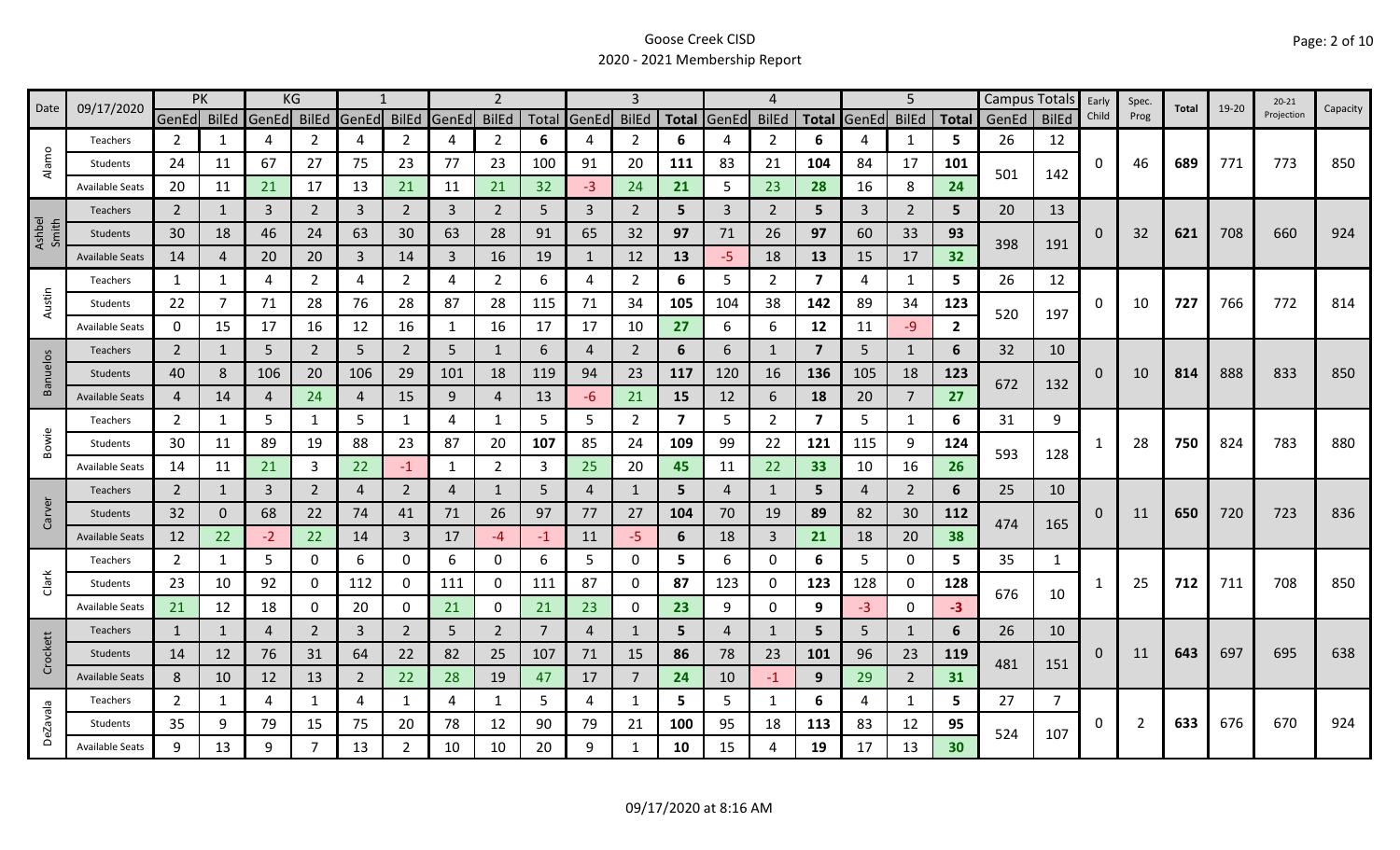| Date               | 09/17/2020             |                | PK             |       | KG             |                |                |             |                |      |             | 3              |                         |             |              |      |                   | 5              |           | Campus Totals |                | Early | Spec. | Total         | 19-20 | $20 - 21$  | Capacity |
|--------------------|------------------------|----------------|----------------|-------|----------------|----------------|----------------|-------------|----------------|------|-------------|----------------|-------------------------|-------------|--------------|------|-------------------|----------------|-----------|---------------|----------------|-------|-------|---------------|-------|------------|----------|
|                    |                        | GenEd BilEd    |                | GenEd | BilEd          | GenEd          | <b>BilEd</b>   | GenEd BilEd |                |      | Total GenEd | <b>BilEd</b>   |                         | Total GenEd | <b>BilEd</b> |      | Total GenEd BilEd |                |           | Total GenEd   | <b>BilEd</b>   | Child | Prog  |               |       | Projection |          |
|                    | <b>Teachers</b>        | $\mathbf{2}$   |                | 4     | 2              | 4              | 2              | 4           | $\overline{2}$ | 6    | 3           | 2              | 5.                      |             | 2            | 6    | 4                 |                | 5         | 25            | 12             |       |       |               |       |            |          |
| Harlem             | Students               | 26             | 12             | 84    | 24             | 72             | 46             | 76          | 21             | 97   | 58          | 15             | 73                      | 82          | 23           | 105  | 83                | 19             | 102       | 481           | 160            | 0     | 25    | 666           | 693   | 707        | 814      |
|                    | <b>Available Seats</b> | 18             | 10             | 4     | 20             | 16             | $-2$           | 12          | 23             | 35   | 8           | 29             | 37                      | 6           | 21           | 27   | 17                | 6              | 23        |               |                |       |       |               |       |            |          |
| ш                  | Teachers               |                |                |       |                |                |                | 7           | $\mathbf{2}$   | 9    | 7           | 2              | 9                       |             | 2            | 9    | -7                | $\overline{2}$ | 9         | 28            | 8              |       |       |               |       |            |          |
| Highlands          | Students               |                |                |       |                |                |                | 140         | 37             | 177  | 142         | 39             | 181                     | 150         | 37           | 187  | 154               | 38             | 192       | 586           | 151            | 0     | 12    | 749           | 810   | 756        | 814      |
|                    | <b>Available Seats</b> |                |                |       |                |                |                | 14          |                | 21   | 12          | 5              | 17                      |             |              | 11   | 21                | 12             | 33        |               |                |       |       |               |       |            |          |
|                    | Teachers               | 4              | $\overline{2}$ | 8     | $\overline{2}$ | $\overline{7}$ | $\overline{2}$ |             |                |      |             |                |                         |             |              |      |                   |                |           | 19            | 6              |       |       |               |       |            |          |
| Hopper             | Students               | 56             | 23             | 145   | 32             | 141            | 32             |             |                |      |             |                |                         |             |              |      |                   |                |           |               |                |       |       | 437           | 502   | 467        | 462      |
|                    | <b>Available Seats</b> | 32             | 21             | 31    | 12             | 13             | 12             |             |                |      |             |                |                         |             |              |      |                   |                |           | 342           | 87             |       |       |               |       |            |          |
|                    | Teachers               | 2              | 1              | 4     | 2              | 4              | $\overline{2}$ | 4           | $\overline{2}$ | 6    | 3           | 2              | 5                       | 3           | 2            | 5    | 3                 | $\overline{2}$ | 5         | 23            | 13             |       |       |               |       |            |          |
| <b>Lamar</b>       | Students               | 31             | 13             | 51    | 16             | 76             | 32             | 76          | 26             | 102  | 75          | 28             | 103                     | 59          | 30           | 89   | 78                | 16             | 94        |               |                | 0     | 16    | 623           | 671   | 676        | 858      |
|                    | <b>Available Seats</b> | 13             | 9              | 37    | 28             | 12             | 12             | 12          | 18             | 30   | $-9$        | 16             | 7                       |             | 14           | 21   | -3                | 34             | 31        | 446           | 161            |       |       |               |       |            |          |
|                    | <b>Teachers</b>        | 1              | 1              | 2     | 1              | 2              | 1              | 2           | $\mathbf{1}$   | 3    | 2           | $\overline{2}$ | 4                       | 2           | 2            | 4    | 2                 | 1              | 3         | 13            | 9              |       |       |               |       |            |          |
| Jacinto            | Students               | 24             | 6              | 35    | 13             | 40             | 21             | 40          | 16             | 56   | 40          | 24             | 64                      | 33          | 28           | 61   | 39                | 21             | 60        |               |                | 0     | 0     | 380           | 441   | 417        | 528      |
| San                | <b>Available Seats</b> | $-2$           | 16             | 9     | 9              | 4              | 1              | 4           | 6              | 10   | 4           | 20             | 24                      | 11          | 16           | 27   | 11                | 4              | <b>15</b> | 251           | 129            |       |       |               |       |            |          |
|                    | Teachers               | 2.0            | 1              | 5     |                | 6              | 1              | 5           | $\overline{2}$ | 7    | 5           | 2              | $\overline{\mathbf{z}}$ | 5           |              | 6    | 5                 | 1              | 6         | 33            | 9              |       |       |               |       |            |          |
| Travis             | Students               | 60             | 0              | 102   | 12             | 107            | 16             | 117         | 22             | 139  | 117         | 24             | 141                     | 111         | 22           | 133  | 105               | 12             | 117       |               |                | 0     | 13    | 840           | 896   | 854        | 880      |
|                    | <b>Available Seats</b> | $-16$          | 22             | 8     | 10             | 25             | 6              | $-7$        | 22             | 15   | $-7$        | 20             | 13                      | $-1$        | $\mathbf 0$  | $-1$ | 20                | 13             | 33        | 719           | 108            |       |       |               |       |            |          |
|                    | Teachers               | $\overline{2}$ | 1              | 5     |                | 4              |                | 5           | $\mathbf{1}$   | 6    | 5           |                | 6                       | 5           | 1            | 6    | 5                 | 1              | 6         | 31            | $\overline{7}$ |       |       |               |       |            |          |
| Victoria<br>Walker | Students               | 21             | 11             | 94    | 15             | 78             | 18             | 83          | 20             | 103  | 81          | 20             | 101                     | 93          | 10           | 103  | 98                | 18             | 116       |               |                | 19    | 21    | 700           | 769   | 750        | 924      |
|                    | <b>Available Seats</b> | 23             | 11             | 16    |                | 10             | 4              | 27          | $\overline{2}$ | 29   | 29          | $\overline{2}$ | 31                      | 17          | 12           | 29   | 27                | 7              | 34        | 548           | 112            |       |       |               |       |            |          |
|                    | Teachers               | 29             | 16             | 65    | 23             | 65             | 23             | 66          | 22             | 88   | 62          | 24             | 86                      | 68          | 22           | 90   | 65                | 18             | 83        | 420           | 148            |       |       |               |       |            |          |
| Total              | Students               | 468            | 151            | 1205  | 298            | 1247           | 381            | 1289        | 322            | 1611 | 1233        | 346            | 1579                    | 1371        | 333          | 1704 | 1399              | 300            | 1699      | 8,212         | 2131           | 22    | 269   | 10,634 11,543 |       | 11,244     | 12,846   |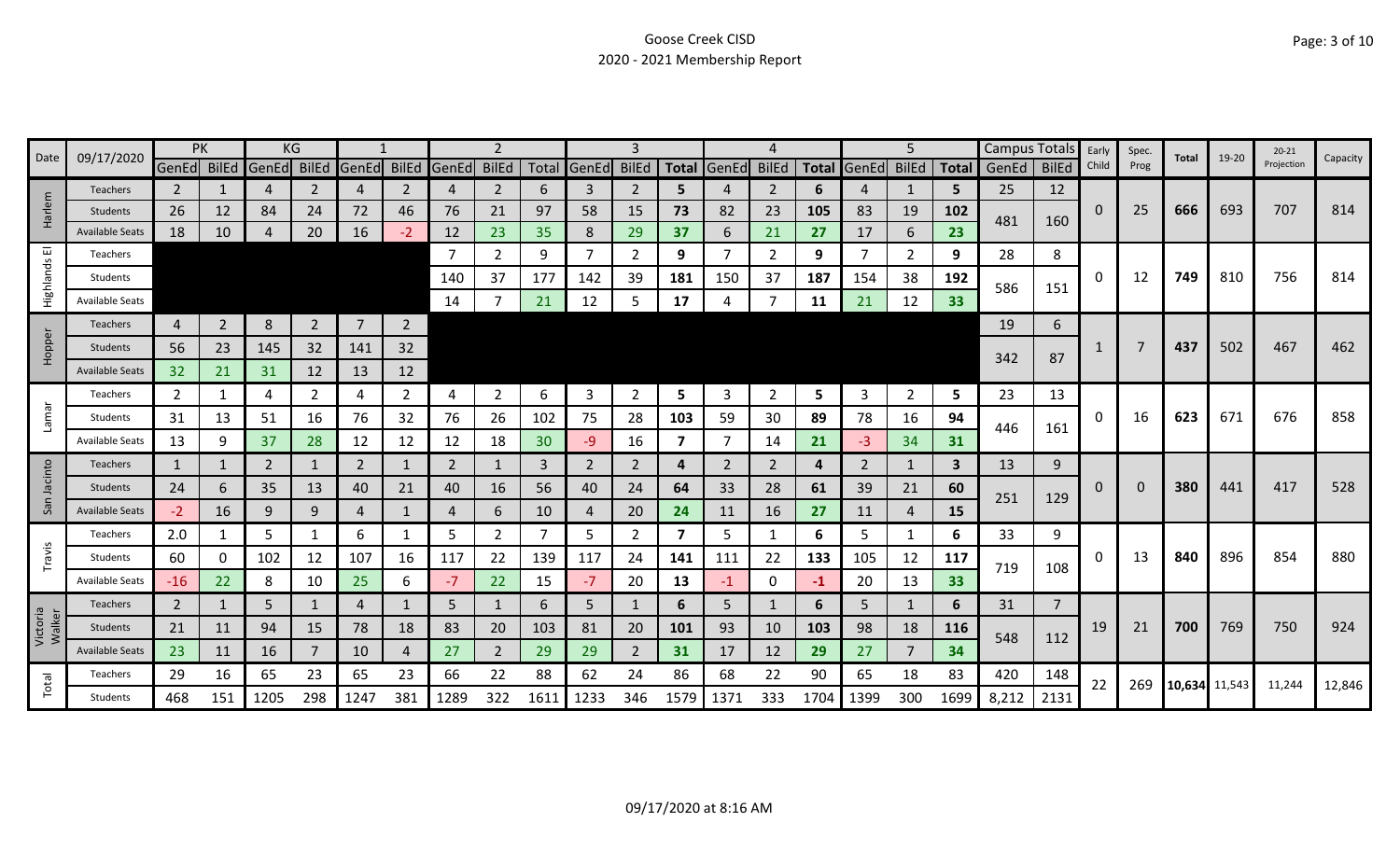| Page: 4 of 10 |  |
|---------------|--|
|---------------|--|

| <b>Campus</b> | $6\phantom{1}$ | $\overline{\mathbf{z}}$ | 8            | 9                   | 10                  | 11             | 12           |                   |      | <b>Campus Totals</b> |                                       |                 |
|---------------|----------------|-------------------------|--------------|---------------------|---------------------|----------------|--------------|-------------------|------|----------------------|---------------------------------------|-----------------|
|               |                |                         |              |                     |                     |                |              | <b>Enrollment</b> |      |                      | Core Ratio   19-20   20-21 Projection | <b>Capacity</b> |
| <b>BJS</b>    | 343            | 363                     | 315          |                     |                     |                |              | 1,021             | 22.7 | 981                  | 1,023                                 | 958             |
| CBJ           | 348            | 342                     | 364          |                     |                     |                |              | 1,054             | 22.4 | 1,070                | 1,076                                 | 1,198           |
| GJS           | 400            | 389                     | 377          |                     |                     |                |              | 1,166             | 24.8 | 1,151                | 1,149                                 | 1,164           |
| HMJ           | 349            | 344                     | 322          |                     |                     |                |              | 1,015             | 20.3 | 1,032                | 1,041                                 | 1,176           |
| <b>HJS</b>    | 460            | 408                     | 419          |                     |                     |                |              | 1,287             | 24.3 | 1,207                | 1,267                                 | 1,272           |
| REL           |                |                         |              | 483                 | 481                 | 466            | 397          | 1,827             | 25.4 | 1,824                | 1,842                                 | 1,968           |
| <b>RSS</b>    |                |                         |              | 495                 | 522                 | 535            | 503          | 2,055             | 24.0 | 2,158                | 2,124                                 | 2,554           |
| GCM           |                |                         |              | 539                 | 523                 | 545            | 550          | 2,157             | 27.3 | 2,121                | 2,167                                 | 2,536           |
| PHC           | $\mathbf 0$    | $\mathsf{O}$            | $\mathbf 0$  | $\mathsf{O}\xspace$ | $\mathsf{O}\xspace$ | $6\phantom{1}$ | 66           | 72                | 4.2  | 114                  | 35                                    |                 |
| Impact        |                |                         |              | 118                 | 101                 | 96             | 96           | 411               | 24.2 | 415                  | 400                                   |                 |
| Point         | $\mathbf{0}$   | $\mathbf 0$             | $\mathbf{3}$ | $\mathbf{1}$        | $\overline{a}$      | $\overline{4}$ | $\mathbf{3}$ | 15                | 1.3  | 40                   | 40                                    |                 |
| <b>SCTHS</b>  |                |                         |              | 132                 | 93                  | 65             | 56           | 346               | 23.9 | 239                  | 228                                   |                 |
| Total         | 1,900          | 1,846                   | 1,800        | 1,768               | 1,724               | 1,717          | 1,671        | 12,426            |      | 12,352               | 12,392                                |                 |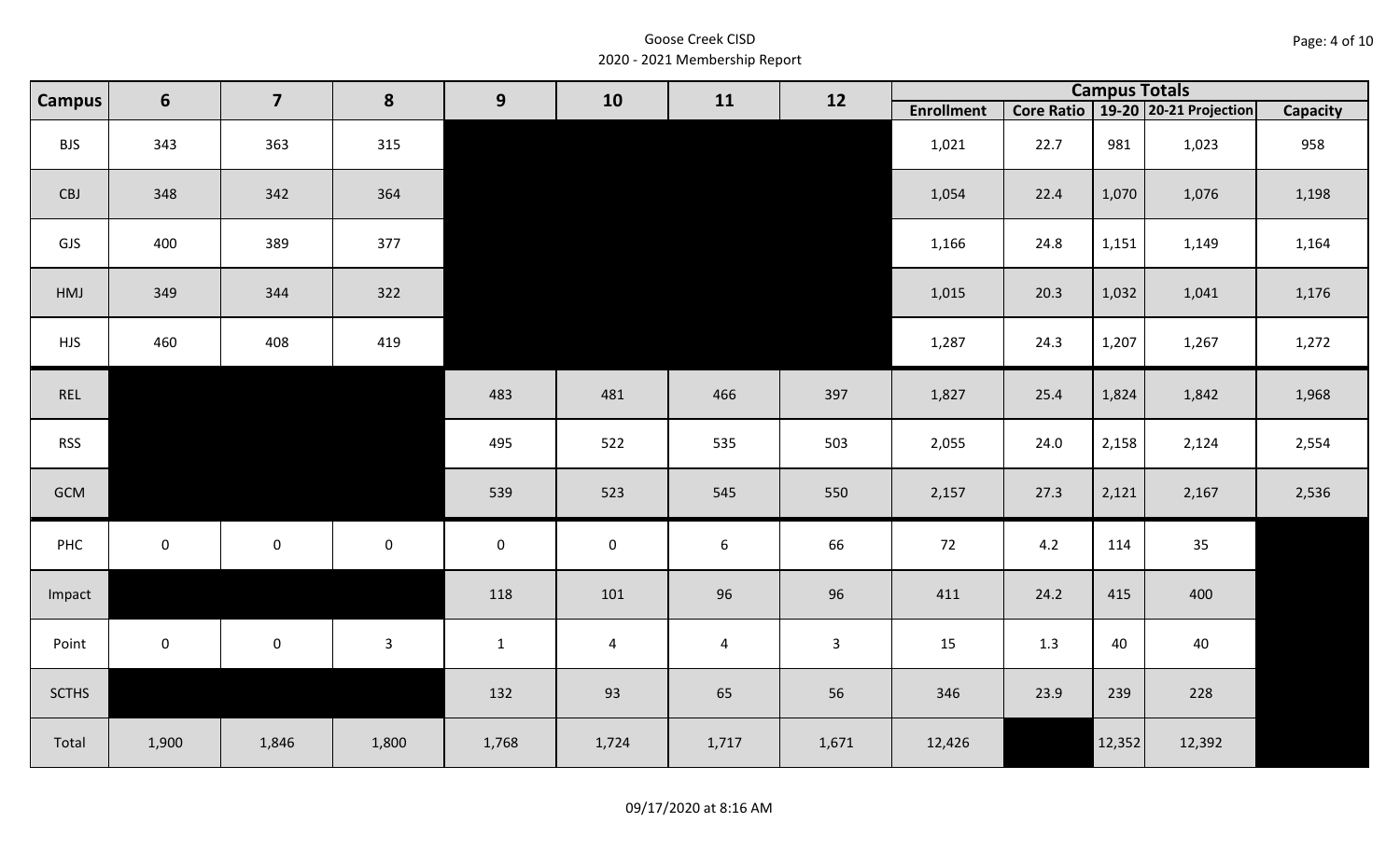|                     | Total               | No Code             | Speech Only         | Mainstream   | Self-Cont<br>50-60% | Self-Cont<br>$>60\%$ | <b>EC SpEd Program</b> | Homebound      |
|---------------------|---------------------|---------------------|---------------------|--------------|---------------------|----------------------|------------------------|----------------|
| Alamo               | $\mathbf 0$         | $\mathbf 0$         | $\mathbf 0$         | $\pmb{0}$    | $\pmb{0}$           | $\pmb{0}$            | $\pmb{0}$              | $\mathbf 0$    |
| Ashbel Smith        | 16                  | $\mathbf{1}$        | $\mathsf{O}\xspace$ | $\pmb{0}$    | $\pmb{0}$           | $\mathbf{3}$         | 12                     | $\pmb{0}$      |
| Austin              | $\mathbf 0$         | $\mathbf 0$         | $\mathbf 0$         | $\pmb{0}$    | $\pmb{0}$           | $\pmb{0}$            | $\pmb{0}$              | $\pmb{0}$      |
| <b>Banuelos</b>     | $\sqrt{4}$          | $\mathsf{O}\xspace$ | $\pmb{0}$           | $\pmb{0}$    | $\pmb{0}$           | $\mathbf 1$          | $\mathbf{3}$           | $\pmb{0}$      |
| Bowie               | 13                  | $\overline{2}$      | $\pmb{0}$           | $\pmb{0}$    | $\pmb{0}$           | $\mathbf{1}$         | $\boldsymbol{9}$       | $\mathbf{1}$   |
| Carver              | $\mathsf{O}\xspace$ | $\pmb{0}$           | $\pmb{0}$           | $\pmb{0}$    | $\pmb{0}$           | $\pmb{0}$            | $\pmb{0}$              | $\mathsf 0$    |
| Clark               | $6\phantom{.}6$     | $\mathbf 0$         | $\mathbf 0$         | $\pmb{0}$    | $\pmb{0}$           | $\pmb{0}$            | 5                      | $\mathbf{1}$   |
| Crockett            | $\overline{2}$      | $\mathbf 0$         | $\mathbf 0$         | $\pmb{0}$    | $\mathsf 0$         | $\mathsf 0$          | $\overline{2}$         | $\pmb{0}$      |
| DeZavala            | $\mathbf 0$         | $\mathbf 0$         | $\mathbf 0$         | $\pmb{0}$    | $\pmb{0}$           | $\pmb{0}$            | $\pmb{0}$              | $\pmb{0}$      |
| Harlem              | 11                  | $\mathsf{O}\xspace$ | $\pmb{0}$           | $\pmb{0}$    | $\pmb{0}$           | $\pmb{0}$            | 11                     | $\pmb{0}$      |
| <b>Highlands El</b> | $\overline{0}$      | $\mathbf 0$         | $\mathbf 0$         | $\pmb{0}$    | $\pmb{0}$           | $\pmb{0}$            | $\pmb{0}$              | $\mathbf 0$    |
| Hopper              | $5\phantom{.0}$     | $\mathbf{1}$        | $\pmb{0}$           | $\mathbf{1}$ | $\pmb{0}$           | $\pmb{0}$            | $\mathbf{3}$           | $\mathsf 0$    |
| Lamar               | $\mathbf 0$         | $\pmb{0}$           | $\pmb{0}$           | $\pmb{0}$    | $\pmb{0}$           | $\pmb{0}$            | $\pmb{0}$              | $\pmb{0}$      |
| San Jacinto         | $\mathsf{O}\xspace$ | $\mathbf 0$         | $\mathbf 0$         | $\pmb{0}$    | $\pmb{0}$           | $\pmb{0}$            | $\pmb{0}$              | $\pmb{0}$      |
| Travis              | 11                  | $\sqrt{4}$          | $\mathbf 0$         | $\pmb{0}$    | $\pmb{0}$           | $\pmb{0}$            | $\overline{7}$         | $\mathbf 0$    |
| Victoria Walker     | 23                  | $\pmb{4}$           | 19                  | $\pmb{0}$    | $\pmb{0}$           | $\pmb{0}$            | $\pmb{0}$              | $\pmb{0}$      |
| District            | 91                  | 12                  | 19                  | $1\,$        | $\pmb{0}$           | 5                    | 52                     | $\overline{2}$ |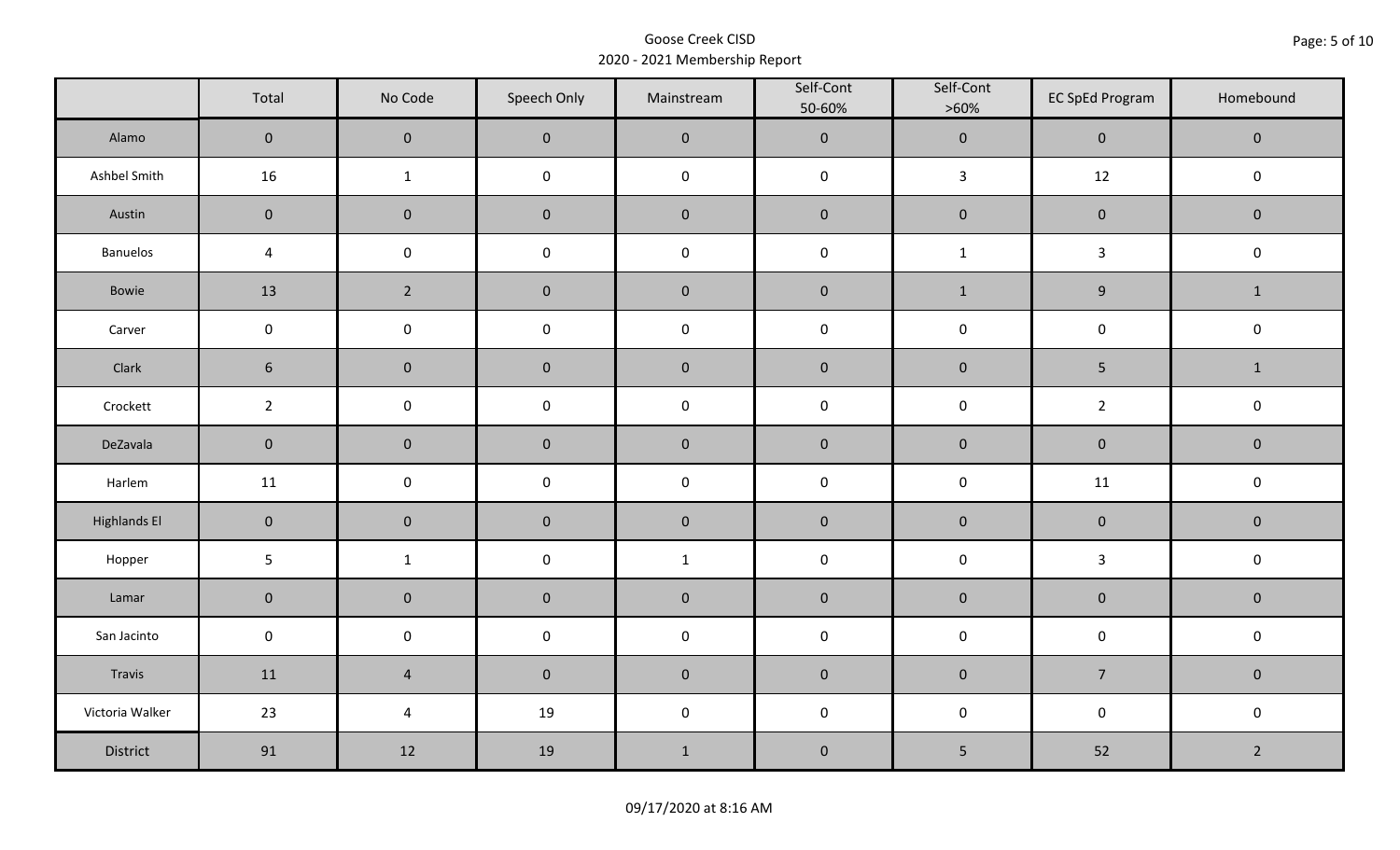| Date                                |                | PK                 |           | KG              |     | $\mathbf{1}$       |                    | $\overline{2}$ |                     | $\overline{3}$  |                |             | $\overline{4}$      |                |                  | $\overline{5}$  |                |                    | <b>Campus Totals</b> |                |
|-------------------------------------|----------------|--------------------|-----------|-----------------|-----|--------------------|--------------------|----------------|---------------------|-----------------|----------------|-------------|---------------------|----------------|------------------|-----------------|----------------|--------------------|----------------------|----------------|
|                                     |                | Bilingual Bil Gate | Bilingual | <b>Bil Gate</b> |     | Bilingual Bil Gate | Bilingual Bil Gate |                | Bilingual           | <b>Bil Gate</b> | <b>NAC</b>     | Bilingual   | <b>Bil Gate</b>     | <b>NAC</b>     | <b>Bilingual</b> | <b>Bil Gate</b> | <b>NAC</b>     | Bilingual Bil Gate |                      | <b>NAC</b>     |
| Alamo                               | 11             | $\mathbf 0$        | 27        | $\mathbf 0$     | 23  | $\mathbf 0$        | 22                 | $\mathbf{1}$   | 26                  | $2^{\circ}$     | $\overline{7}$ | 30          | $\overline{2}$      | 11             | 29               | $\mathbf{1}$    | 13             | 168                | 6                    | 31             |
| Ashbel<br>Smith                     | 18             | $\mathbf{0}$       | 30        | $\overline{0}$  | 28  | $\overline{0}$     | 28                 | $\overline{0}$ | 30                  | $\overline{0}$  | 11             | 24          | $\overline{0}$      | 13             | 32               | $\overline{0}$  | 31             | 190                | $\mathbf{0}$         | 0              |
| Austin                              | $\overline{7}$ | $\mathbf 0$        | 28        | $\mathbf 0$     | 27  | $\mathbf 0$        | 25                 | $\mathbf 0$    | 31                  | $\mathsf{O}$    | 13             | 37          | $\mathsf{O}\xspace$ | 31             | 34               | $\overline{0}$  | $\mathbf 0$    | 189                | $\mathbf 0$          | 0              |
| <b>Banuelos</b>                     | 8              | $\mathbf{0}$       | 20        | $\mathbf{0}$    | 29  | $\mathbf{0}$       | 18                 | $\overline{0}$ | 19                  | $\overline{0}$  | 31             | 15          | $\overline{0}$      | $\overline{0}$ | 13               | $\overline{0}$  | $\overline{0}$ | 122                | $\overline{0}$       | $\overline{0}$ |
| Bowie                               | 11             | $\mathbf 0$        | 23        | $\mathsf{O}$    | 23  | $\mathbf 0$        | 20                 | $\mathbf 0$    | 24                  | $\mathbf 0$     | $\mathbf 0$    | 22          | $\mathbf 0$         | $\mathbf 0$    | 9                | $\mathbf 0$     | $\mathbf 0$    | 132                | $\mathbf 0$          | 0              |
| Carver                              | $\mathbf 0$    | $\mathbf{0}$       | 22        | $\mathbf 0$     | 35  | $\mathbf{0}$       | 26                 | $\overline{0}$ | 26                  | $\overline{0}$  | $\overline{0}$ | 17          | $\overline{0}$      | $\overline{0}$ | 29               | $\overline{0}$  | $\overline{0}$ | 155                | $\overline{0}$       | $\overline{0}$ |
| Clark                               | 10             | $\mathbf 0$        | 0         | $\mathbf 0$     | 0   | 0                  | $\mathbf 0$        | $\mathbf 0$    | $\mathsf{O}\xspace$ | $\mathsf{O}$    | $\mathbf 0$    | $\mathbf 0$ | $\mathsf{O}$        | $\mathbf 0$    | $\mathbf 0$      | $\mathbf 0$     | $\mathbf 0$    | 10                 | $\mathbf 0$          | 0              |
| Crockett                            | 12             | $\mathbf{0}$       | 31        | $\mathbf 0$     | 21  | $\mathbf 0$        | 22                 | $\overline{0}$ | 11                  | $\overline{0}$  | $\overline{0}$ | 22          | $\overline{0}$      | $\overline{0}$ | 22               | $\overline{0}$  | $\mathbf{0}$   | 141                | $\overline{0}$       | $\overline{0}$ |
| DeZavala                            | 9              | $\mathbf 0$        | 15        | $\mathbf 0$     | 19  | $\mathbf 0$        | 12                 | $\mathbf 0$    | 20                  | $\mathsf{O}$    | $\mathbf 0$    | 18          | $\mathbf 0$         | $\mathbf 0$    | 11               | $\mathbf 0$     | $\mathbf 0$    | 104                | $\mathbf 0$          | $\mathbf 0$    |
| Harlem                              | 12             | $\mathbf{0}$       | 24        | $\mathbf 0$     | 45  | $\mathbf 0$        | 22                 | $\overline{0}$ | 13                  | $\overline{0}$  | $\overline{0}$ | 21          | $\overline{0}$      | $\overline{0}$ | 19               | $\overline{0}$  | $\overline{0}$ | 156                | $\mathbf{0}$         | $\mathbf{0}$   |
| Highlands<br>$\mathsf{E}\mathsf{I}$ |                |                    |           |                 |     |                    | 36                 | $\mathbf 0$    | 39                  | $\mathsf{O}$    | $\mathbf 0$    | 37          | $\mathbf 0$         | $\mathsf{O}$   | 38               | $\mathbf 0$     | $\mathbf 0$    | 150                | $\mathbf 0$          | $\mathbf 0$    |
| Hopper                              | 23             | $\mathbf{0}$       | 32        | $\overline{0}$  | 34  | $\mathbf 0$        |                    |                |                     |                 |                |             |                     |                |                  |                 |                | 89                 | $\mathbf{0}$         | $\mathbf 0$    |
| Lamar                               | 13             | $\mathbf 0$        | 16        | $\mathbf 0$     | 33  | $\mathbf 0$        | 25                 | $\mathbf 0$    | 25                  | $\mathbf 0$     | $\mathbf 0$    | 28          | $\mathbf 0$         | $\mathsf{O}$   | 16               | $\mathbf 0$     | $\mathbf 0$    | 156                | $\mathbf 0$          | $\mathbf 0$    |
| San Jacinto                         | 6              | $\mathbf{0}$       | 13        | $\mathbf{0}$    | 21  | $\mathbf{0}$       | 14                 | $\overline{0}$ | 21                  | $\overline{0}$  | $\mathbf{0}$   | 27          | $\mathbf 0$         | $\overline{0}$ | 20               | $\overline{0}$  | $\mathbf{0}$   | 122                | $\mathbf 0$          | $\overline{0}$ |
| Travis                              | $\mathbf 0$    | $\mathbf 0$        | 12        | $\mathbf 0$     | 16  | $\mathbf 0$        | 22                 | $\mathbf 0$    | 23                  | $\mathbf 0$     | $\mathbf 0$    | 22          | $\mathbf 0$         | $\mathbf 0$    | 11               | $\mathbf 0$     | $\mathbf 0$    | 106                | $\mathbf 0$          | $\mathbf 0$    |
| Victoria<br>Walker                  | 11             | $\mathbf 0$        | 15        | $\mathbf 0$     | 16  | $\mathbf{0}$       | 20                 | $\overline{0}$ | 21                  | $\overline{0}$  | $\mathbf 0$    | 11          | $\overline{0}$      | $\overline{0}$ | 18               | $\mathbf{0}$    | $\mathbf{0}$   | 112                | $\mathbf 0$          | $\mathbf 0$    |
| Total                               | 151            | $\mathbf 0$        | 308       | $\mathbf 0$     | 370 | $\mathbf 0$        | 312                | $\mathbf{1}$   | 329                 | $2^{\circ}$     | 62             | 331         | $2^{\circ}$         | 55             | 301              | $\mathbf{1}$    | 44             | 2102               | 6                    | 31             |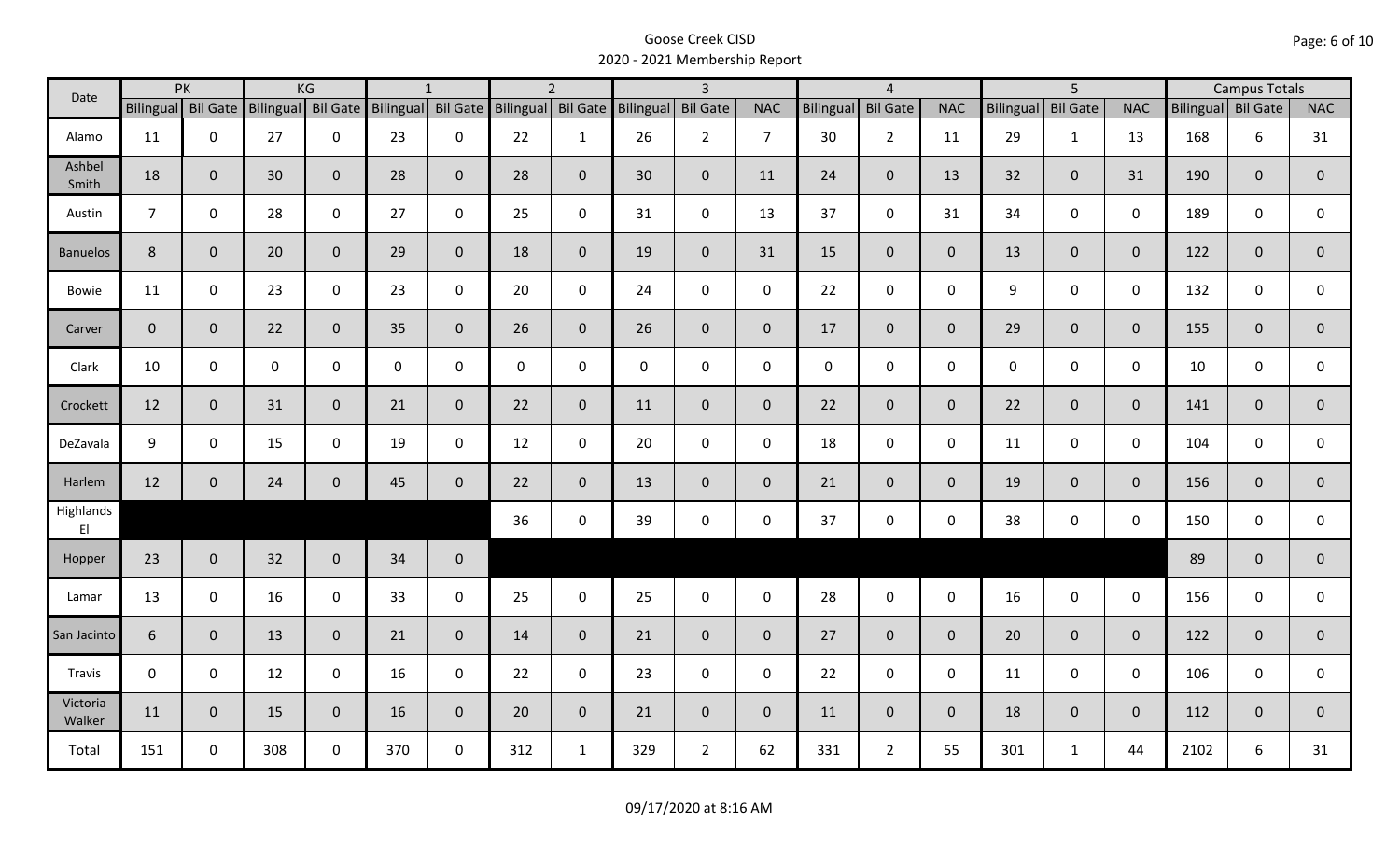| Date               |                | PK                  |                     | KG              |                | $\overline{1}$  |                | $\overline{2}$      |                | $\overline{3}$  |                | $\overline{4}$  |                | $\overline{5}$  |             | <b>Campus Totals</b> |
|--------------------|----------------|---------------------|---------------------|-----------------|----------------|-----------------|----------------|---------------------|----------------|-----------------|----------------|-----------------|----------------|-----------------|-------------|----------------------|
|                    | GATE           | <b>Bil GATE</b>     | <b>GATE</b>         | <b>Bil GATE</b> | GATE           | <b>Bil GATE</b> | <b>GATE</b>    | <b>Bil GATE</b>     | <b>GATE</b>    | <b>Bil GATE</b> | <b>GATE</b>    | <b>Bil GATE</b> | <b>GATE</b>    | <b>Bil GATE</b> | <b>GATE</b> | <b>Bil GATE</b>      |
| Alamo              | $\mathbf 0$    | $\mathbf 0$         | $\mathbf 0$         | $\mathbf 0$     | $\mathbf{1}$   | $\mathbf 0$     | 10             | $\mathbf{1}$        | 8              | $2^{\circ}$     | 13             | $\overline{2}$  | 14             | $\mathbf{1}$    | 46          | 6                    |
| Ashbel Smith       | $\overline{0}$ | $\mathbf 0$         | $\mathbf 0$         | $\overline{0}$  | $\mathbf{1}$   | $\overline{2}$  | 11             | $\mathbf 0$         | $\overline{7}$ | $2^{\circ}$     | 6              | $2^{\circ}$     | $2^{\circ}$    | $\overline{2}$  | 27          | 8                    |
| Austin             | $\mathsf{O}$   | $\mathbf 0$         | $\mathbf 0$         | $\mathbf 0$     | 9              | $\mathbf{1}$    | 16             | $\mathbf{3}$        | 12             | $\mathbf{3}$    | 30             | $\mathbf{1}$    | 17             | $\mathsf{O}$    | 84          | 8                    |
| <b>Banuelos</b>    | $\overline{0}$ | $\mathbf{0}$        | $\pmb{0}$           | $\overline{0}$  | 11             | $\mathbf{1}$    | 16             | $\mathbf 0$         | 12             | $\overline{4}$  | 17             | $\mathbf{1}$    | 20             | 5               | 76          | 11                   |
| Bowie              | $\mathbf 0$    | $\mathbf 0$         | $\mathbf 0$         | $\mathbf 0$     | $\mathbf{3}$   | $\mathbf{1}$    | $\overline{4}$ | $\mathbf 0$         | $\mathbf{3}$   | $\mathbf 0$     | 15             | $\mathsf{O}$    | 9              | $\mathbf{1}$    | 34          | $\overline{2}$       |
| Carver             | $\overline{0}$ | $\mathbf{0}$        | $\pmb{0}$           | $\overline{0}$  | $\overline{7}$ | $\mathbf 0$     | $2^{\circ}$    | $\mathbf 0$         | $\mathbf{1}$   | $\mathbf{1}$    | 5              | $2^{\circ}$     | $\overline{4}$ | $\mathbf{1}$    | 19          | $\overline{4}$       |
| Clark              | $\mathbf 0$    | $\mathbf 0$         | $\mathbf 0$         | $\mathbf 0$     | 5 <sub>1</sub> | $\mathbf 0$     | 17             | $\mathbf 0$         | 15             | $\mathbf 0$     | 15             | $\mathbf 0$     | 17             | $\mathbf 0$     | 69          | $\mathsf 0$          |
| Crockett           | $\overline{0}$ | $\mathbf 0$         | $\mathsf{O}\xspace$ | $\overline{0}$  | $\overline{4}$ | $\mathbf{1}$    | 11             | $\overline{4}$      | 5 <sub>1</sub> | $\overline{4}$  | $9\,$          | $\mathbf{1}$    | 18             | $\mathbf{1}$    | 47          | 11                   |
| DeZavala           | $\mathbf 0$    | $\mathbf 0$         | $\mathbf 0$         | $\mathbf 0$     | 5              | $\mathbf{1}$    | 5 <sup>1</sup> | $\mathbf 0$         | $\mathbf{3}$   | $\mathbf{1}$    | 8              | 0               | 8              | $\mathbf{1}$    | 29          | $\mathsf{3}$         |
| Harlem             | $\overline{0}$ | $\mathbf 0$         | $\pmb{0}$           | $\mathbf 0$     | $\mathbf{3}$   | $\mathbf 0$     | $\overline{2}$ | $\mathsf{O}\xspace$ | $\overline{7}$ | $2^{\circ}$     | 11             | $2\overline{ }$ | 11             | $\mathbf 0$     | 34          | $\sqrt{4}$           |
| Highlands El       |                |                     |                     |                 |                |                 | 11             | $\mathbf{1}$        | 12             | $\mathbf 0$     | 16             | 0               | 13             | $\mathbf 0$     | 52          | $\mathbf{1}$         |
| Hopper             | $\overline{0}$ | $\overline{0}$      | $\mathbf 0$         | $\mathbf 0$     | 5 <sub>1</sub> | $\mathbf 0$     |                |                     |                |                 |                |                 |                |                 | 5           | $\pmb{0}$            |
| Lamar              | $\mathbf 0$    | $\mathbf 0$         | $\mathbf 0$         | $\mathbf 0$     | $\overline{4}$ | $\mathbf 0$     | $\overline{3}$ | $\mathbf{1}$        | $\overline{4}$ | $\overline{4}$  | $\mathbf{3}$   | $2^{\circ}$     | $5\phantom{.}$ | $\mathbf 0$     | 19          | $\overline{7}$       |
| San Jacinto        | $\mathbf{0}$   | $\mathsf{O}\xspace$ | $\mathbf 0$         | $\mathbf 0$     | $\overline{0}$ | $\mathbf{1}$    | $\overline{2}$ | $\overline{2}$      | $\overline{4}$ | $\overline{3}$  | $\overline{2}$ | $\mathbf{1}$    | $\mathbf{3}$   | $\mathbf{1}$    | 11          | $\,8\,$              |
| Travis             | $\mathbf 0$    | $\mathbf 0$         | $\mathbf 0$         | $\mathbf 0$     | $5\phantom{.}$ | $\mathbf 0$     | $\overline{7}$ | $\mathbf 0$         | 12             | $\mathbf{1}$    | 14             | $\mathbf{1}$    | 17             | $\mathbf{1}$    | 55          | $\mathsf{3}$         |
| Victoria<br>Walker | $\overline{0}$ | $\overline{0}$      | $\mathbf 0$         | $\mathbf 0$     | $\overline{4}$ | $\overline{2}$  | 12             | $\overline{3}$      | 14             | $\overline{0}$  | 15             | $\overline{0}$  | 17             | $\overline{0}$  | 62          | 5                    |
| Total              | $\mathsf{O}$   | $\mathbf 0$         | $\mathbf 0$         | $\mathbf 0$     | 67             | 10              | 129            | 15                  | 119            | 27              | 179            | 15              | 175            | 14              | 669         | 81                   |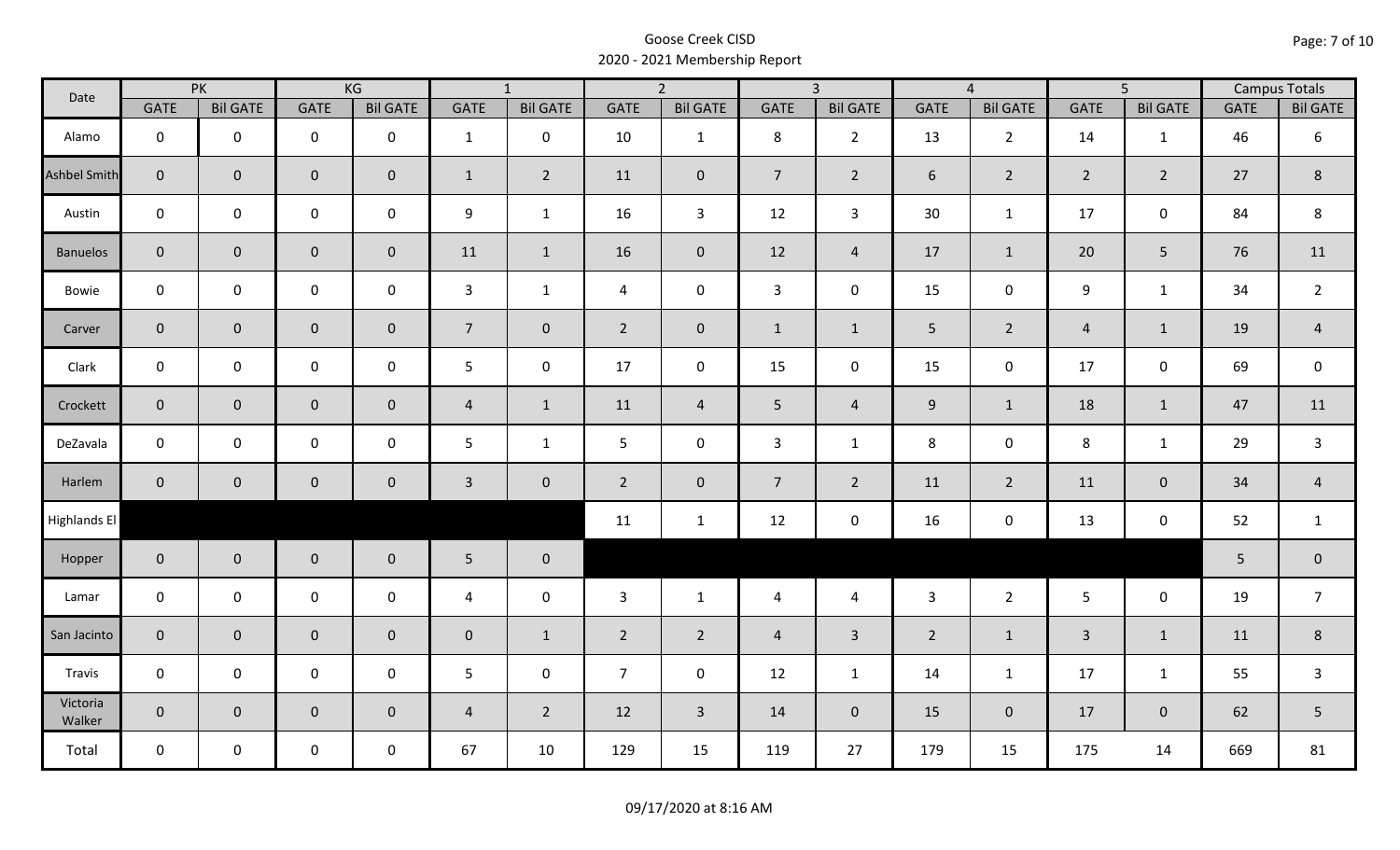|                     | Speech Only         | Inclusion       | Resource <21%  | Resource<br>21-50% | Self-Cont<br>50-60% | Self-Cont<br>$>60\%$ | <b>EC SpEd Program</b> | Homebound      |
|---------------------|---------------------|-----------------|----------------|--------------------|---------------------|----------------------|------------------------|----------------|
|                     | $\mathbf 0$         | 40              | 41             | 42                 | 43                  | 44                   | 45                     | $\mathbf{1}$   |
| Alamo               | 10                  | $\overline{7}$  | 20             | $\overline{3}$     | $\mathbf{1}$        | 15                   | $\pmb{0}$              | $\mathbf 0$    |
| Ashbel Smith        | 20                  | 5               | 10             | $10\,$             | $\mathbf{1}$        | 14                   | 18                     | 0              |
| Austin              | 31                  | $6\phantom{1}6$ | 45             | $\mathbf{1}$       | $\mathbf{1}$        | 10                   | $\pmb{0}$              | $\overline{0}$ |
| <b>Banuelos</b>     | 35                  | 5               | 26             | $\,8\,$            | $\pmb{0}$           | $\boldsymbol{6}$     | $\overline{a}$         | 0              |
| <b>Bowie</b>        | 22                  | 12              | 33             | $\boldsymbol{6}$   | $1\,$               | 17                   | 11                     | $\overline{2}$ |
| Carver              | 24                  | 6               | 22             | $\overline{2}$     | $\mathbf{1}$        | 8                    | $\overline{3}$         | $\mathbf{1}$   |
| Clark               | 33                  | $\overline{4}$  | 24             | $\overline{3}$     | $\overline{3}$      | 20                   | 5                      | $1\,$          |
| Crockett            | 30                  | 16              | 10             | $\mathbf{1}$       | $\pmb{0}$           | 8                    | 3                      | 0              |
| DeZavala            | 20                  | 15              | 18             | $\sqrt{4}$         | $\pmb{0}$           | $\overline{2}$       | $\pmb{0}$              | $\overline{0}$ |
| Harlem              | 22                  | $\overline{4}$  | 34             | $\mathbf 1$        | $\pmb{0}$           | 14                   | 11                     | 0              |
| <b>Highlands El</b> | 20                  | 20              | 36             | $\,$ 8 $\,$        | $\pmb{0}$           | 11                   | $\mathbf 1$            | $\overline{0}$ |
| Hopper              | 15                  | 6               | $\overline{3}$ | $\overline{2}$     | $\mathbf{1}$        | $\overline{3}$       | $\overline{a}$         | 0              |
| Lamar               | 15                  | 5               | 20             | $\overline{2}$     | $\pmb{0}$           | 16                   | $\pmb{0}$              | $\mathbf 0$    |
| San Jacinto         | 13                  | $\overline{2}$  | 21             | $\mathbf{1}$       | $\pmb{0}$           | $\pmb{0}$            | $\mathbf 0$            | 0              |
| Travis              | 30                  | $6\,$           | 19             | $6\,$              | $\pmb{0}$           | $\sqrt{6}$           | $\overline{7}$         | $\mathbf 0$    |
| Victoria Walker     | 51                  | 8               | 11             | 5                  | $\pmb{0}$           | 21                   | $\pmb{0}$              | 0              |
| <b>BJS</b>          | $6\phantom{1}6$     | 61              | 13             | 17                 | 26                  | $\overline{2}$       | $\pmb{0}$              | $\mathbf{1}$   |
| CBJ                 | 5                   | 62              | 14             | 18                 | 19                  | 27                   | $\pmb{0}$              | 0              |
| GJS                 | 5                   | 60              | 10             | 22                 | 25                  | 19                   | $\mathbf 0$            | $\mathbf{1}$   |
| HMJ                 | 5                   | 47              | 23             | 32                 | $\overline{3}$      | 19                   | $\pmb{0}$              | 0              |
| <b>HJS</b>          | $\overline{3}$      | 41              | 22             | 18                 | 20                  | 23                   | $\pmb{0}$              | 3              |
| <b>REL</b>          | $\mathbf{1}$        | 106             | 42             | 59                 | $\overline{7}$      | 39                   | $\pmb{0}$              | $\mathbf{1}$   |
| <b>RSS</b>          | $\overline{2}$      | 97              | 29             | 38                 | $\sqrt{6}$          | 51                   | $\pmb{0}$              | $\mathbf{0}$   |
| GCM                 | $\mathsf{O}\xspace$ | 120             | 33             | 47                 | $\boldsymbol{6}$    | 27                   | $\pmb{0}$              | $\overline{3}$ |
| Impact              | $\mathbf{1}$        | $\overline{7}$  | $\mathbf{0}$   | $\mathbf 0$        | $\mathbf 0$         | $\pmb{0}$            | $\mathbf 0$            | $\overline{0}$ |
| <b>Stuart CTHS</b>  | $\mathsf 0$         | 37              | $\pmb{0}$      | $\pmb{0}$          | $\overline{3}$      | $\pmb{0}$            | $\pmb{0}$              | 0              |
| PHC                 | $\mathbf 0$         | 5               | $1\,$          | $\pmb{0}$          | $\pmb{0}$           | $\pmb{0}$            | $\pmb{0}$              | $\pmb{0}$      |
| Point               | $\mathbf 0$         | $\mathbf 0$     | $\mathbf 0$    | $\boldsymbol{0}$   | $\pmb{0}$           | $\mathbf 0$          | $\pmb{0}$              | 0              |
| Elementary          | 391                 | 127             | 352            | 63                 | $9\,$               | 171                  | 67                     | $\overline{4}$ |
| Secondary           | 28                  | 643             | 187            | 251                | 115                 | 207                  | $\mathbf 0$            | 9              |
| <b>District</b>     | 419                 | 770             | 539            | 314                | 124                 | 378                  | 67                     | 13             |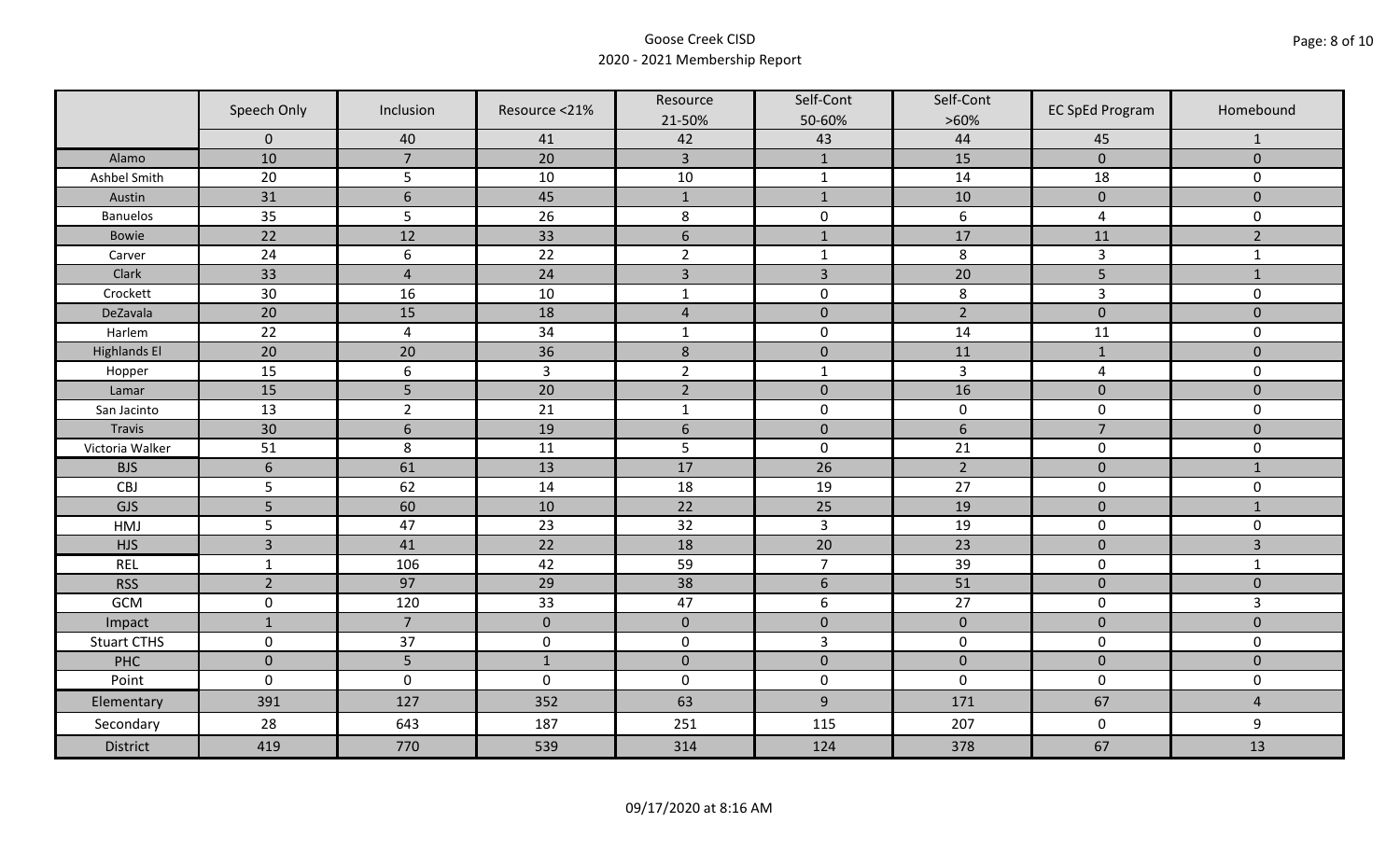|                     | At-Risk | SpEd        | GT             | LEP            | Migrant                 | <b>Econ Dis</b> | Dyslexia       | 504         |
|---------------------|---------|-------------|----------------|----------------|-------------------------|-----------------|----------------|-------------|
| Alamo               | 368     | 56          | 52             | 199            | $\mathbf{1}$            | 33              | 16             | 28          |
| Ashbel Smith        | 375     | 78          | 35             | 231            | $\overline{3}$          | 36              | 5 <sup>5</sup> | 11          |
| Austin              | 380     | 94          | 92             | 223            | 9                       | 36              | 19             | 44          |
| <b>Banuelos</b>     | 378     | 84          | 87             | 166            | $\mathbf{1}$            | 43              | 16             | 36          |
| Bowie               | 426     | 106         | 36             | 153            | $\overline{4}$          | 33              | 9              | 25          |
| Carver              | 327     | 67          | 23             | 178            | $\overline{2}$          | 20              | 11             | 27          |
| Clark               | 276     | 94          | 69             | 56             | $\mathbf{1}$            | 26              | 22             | 45          |
| Crockett            | 301     | 69          | 58             | 180            | $\bf 8$                 | 15              | 19             | 31          |
| DeZavala            | 338     | 61          | 32             | 140            | $\mathbf 0$             | 26              | 10             | 24          |
| Harlem              | 377     | 86          | 38             | 172            | $\overline{4}$          | 20              | 14             | 28          |
| <b>Highlands El</b> | 342     | 98          | 53             | 175            | $\mathsf{O}$            | 27              | 32             | 74          |
| Hopper              | 202     | 34          | 5 <sup>1</sup> | 114            | $\pmb{0}$               | 51              | $\overline{4}$ | 17          |
| Lamar               | 430     | 59          | 26             | 184            | $\overline{\mathbf{4}}$ | 17              | 25             | 36          |
| San Jacinto         | 236     | 37          | 19             | 148            | $\overline{0}$          | 26              | 10             | 21          |
| Travis              | 392     | 74          | 58             | 141            | $\overline{2}$          | 37              | 14             | 29          |
| Victoria Walker     | 351     | 96          | 67             | 171            | $\overline{3}$          | 25              | 21             | 39          |
| <b>BJS</b>          | 487     | 129         | 68             | 155            | 5                       | 28              | 66             | 109         |
| <b>CBJ</b>          | 533     | 146         | 107            | 161            | $\overline{4}$          | 26              | 49             | 103         |
| GJS                 | 503     | 144         | 134            | 129            | $\overline{7}$          | 33              | 78             | 133         |
| HMJ                 | 597     | 132         | 63             | 240            | 11                      | 17              | 67             | 101         |
| <b>HJS</b>          | 523     | 133         | 141            | 138            | 9                       | 33              | 62             | 124         |
| <b>REL</b>          | 842     | 262         | 98             | 247            | 15                      | 39              | 112            | 194         |
| <b>RSS</b>          | 771     | 226         | 216            | 201            | 12                      | 36              | 105            | 230         |
| <b>GCM</b>          | 1136    | 241         | 204            | 205            | 15                      | 38              | 91             | 200         |
| Impact              | 114     | 8           | 73             | 8              | $\overline{2}$          | 6               | 9              | 19          |
| <b>Stuart CTHS</b>  | 174     | 40          | 18             | 43             | $\overline{4}$          | 6               | 28             | 52          |
| PHC                 | 62      | 6           | $2^{\circ}$    | $\overline{3}$ | $\mathbf{1}$            | $\mathbf{1}$    | $\overline{4}$ | 11          |
| Point               | 14      | $2^{\circ}$ | $\mathbf{1}$   | $\overline{3}$ | $\mathbf 0$             | $\overline{3}$  | $\mathbf 0$    | $\mathbf 0$ |
| Elementary          | 5499    | 1193        | 750            | 2631           | 42                      | 471             | 247            | 515         |
| Secondary           | 5756    | 1469        | 1125           | 1533           | 85                      | 266             | 671            | 1276        |
| District            | 11255   | 2662        | 1875           | 4164           | 127                     | 737             | 918            | 1791        |